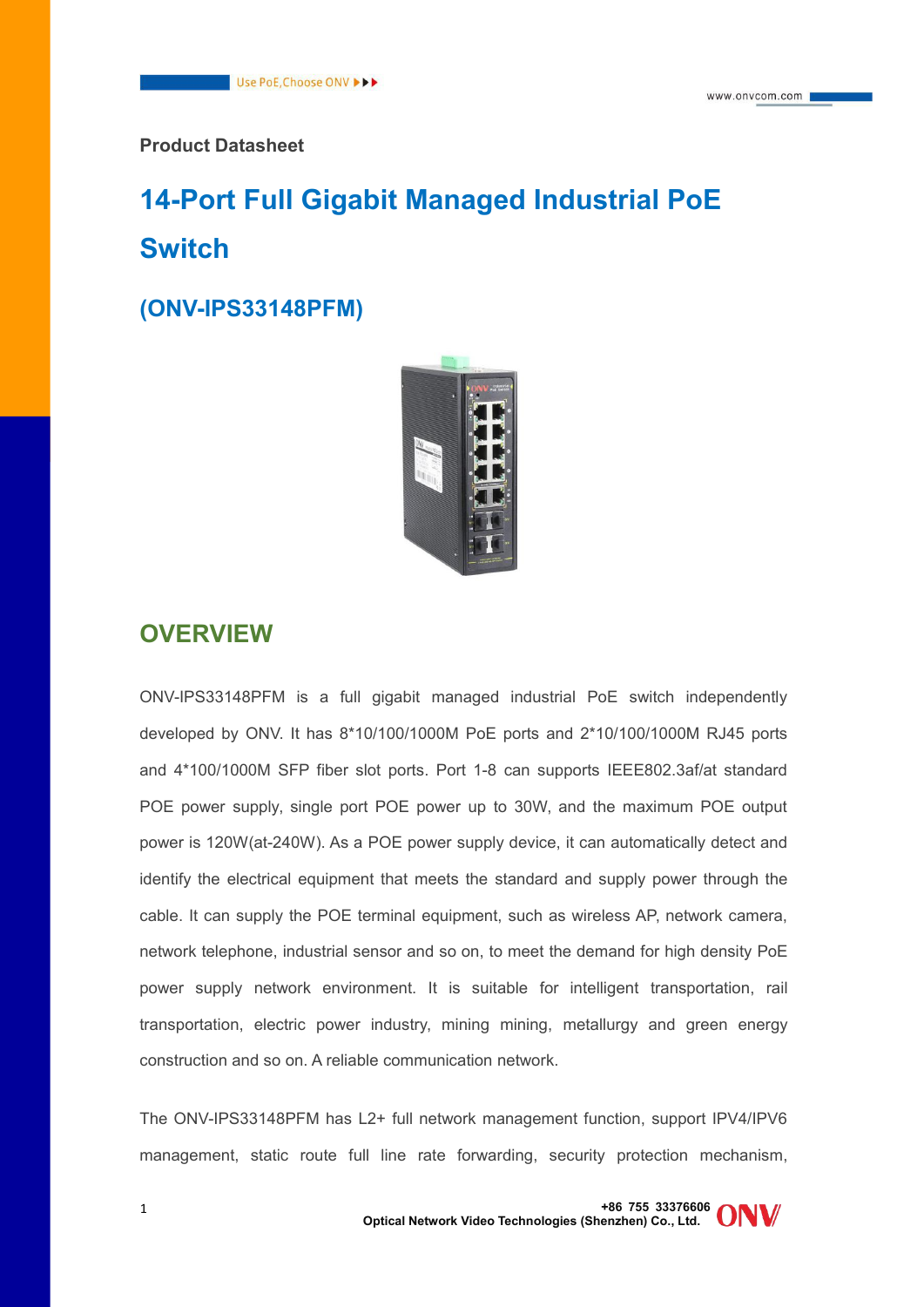#### Use PoE, Choose ONV >>>

ACL/QoS policy and VLAN, and is easy to manage and maintain. Support multiple network redundancy protocols STP/RSTP/MSTP (<50ms) and (ITU-T G.8032) ERPS(<20ms) to improve link backup and network reliability. When one-way network fails, communication can be quickly restored to ensure important Uninterrupted communication for applications. According to the actual application requirements, you can configure multiple application services such as PoE power management, port traffic control, VLAN division, and SNMP through the Web network management mode.

### **FEATURE**

#### **Gigabit access, SFP fiber port uplink**

- $\Diamond$  All series support "Gigabit Ethernet port and Gigabit SFP port" combination, which enables users to flexibly build networking to meet the needs of various scenarios.
- $\diamondsuit$  Support non-blocking wire-speed forwarding.
- $\diamond$  Support full-duplex based on IEEE802.3x and half-duplex based on backpressure.



#### **Powerful port lightning protection, ultra-wide voltage input**

 $\diamond$  Contact discharge 8KV, air discharge 15KV; port lightning protection common-mode 4KV, differential mode 2KV.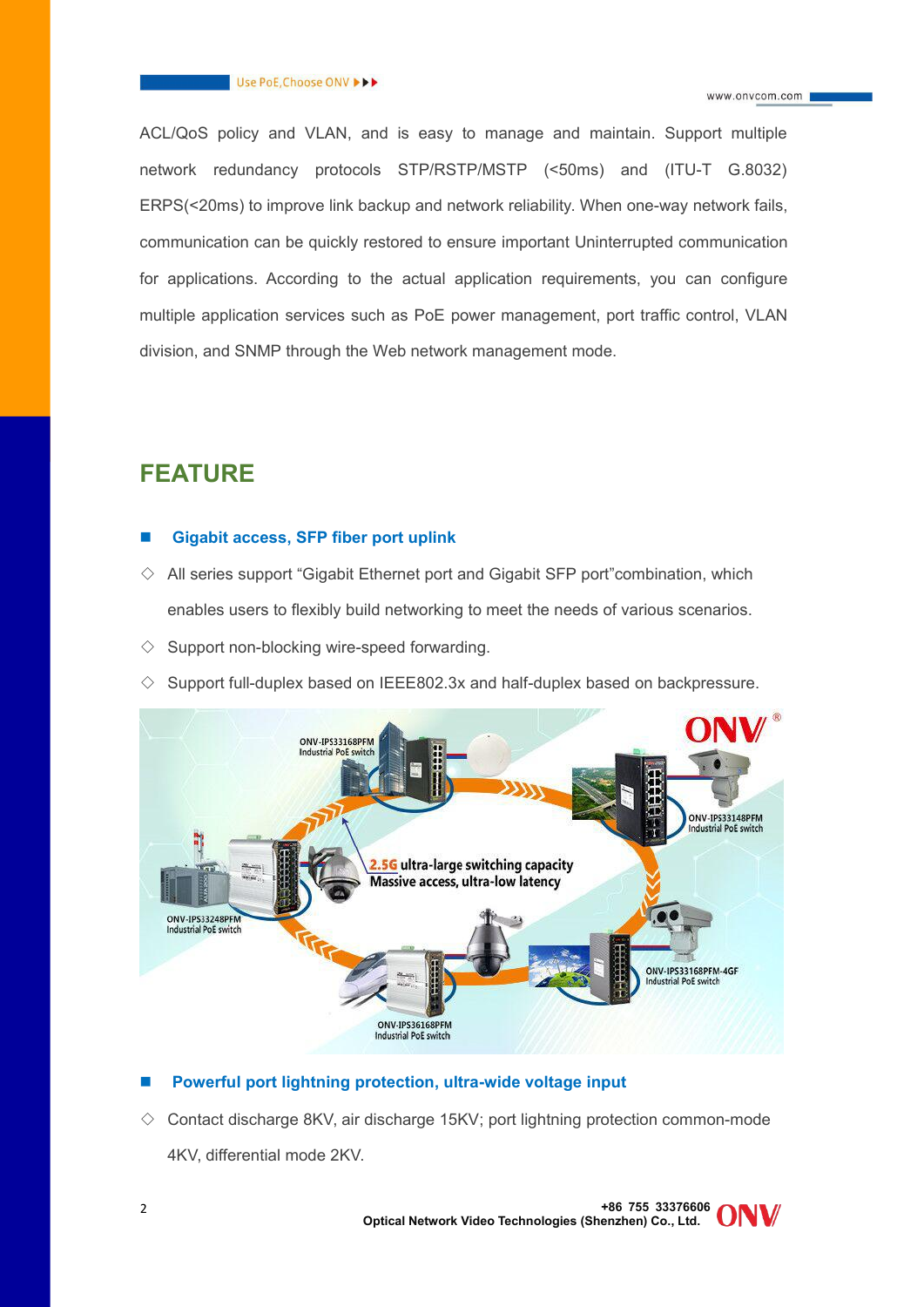

- $\diamond$  Industrial dual power input
- $\Diamond$  DC INPUT: 48V-57V, non-PoE DC INPUT: 12-48V.



#### **Security**

- $\Diamond$  802.1X authentication.
- $\Diamond$  Port isolation, Storm control.
- ◇ IP-MAC-VLAN-Port binding.
- $\diamond$  TACACS+

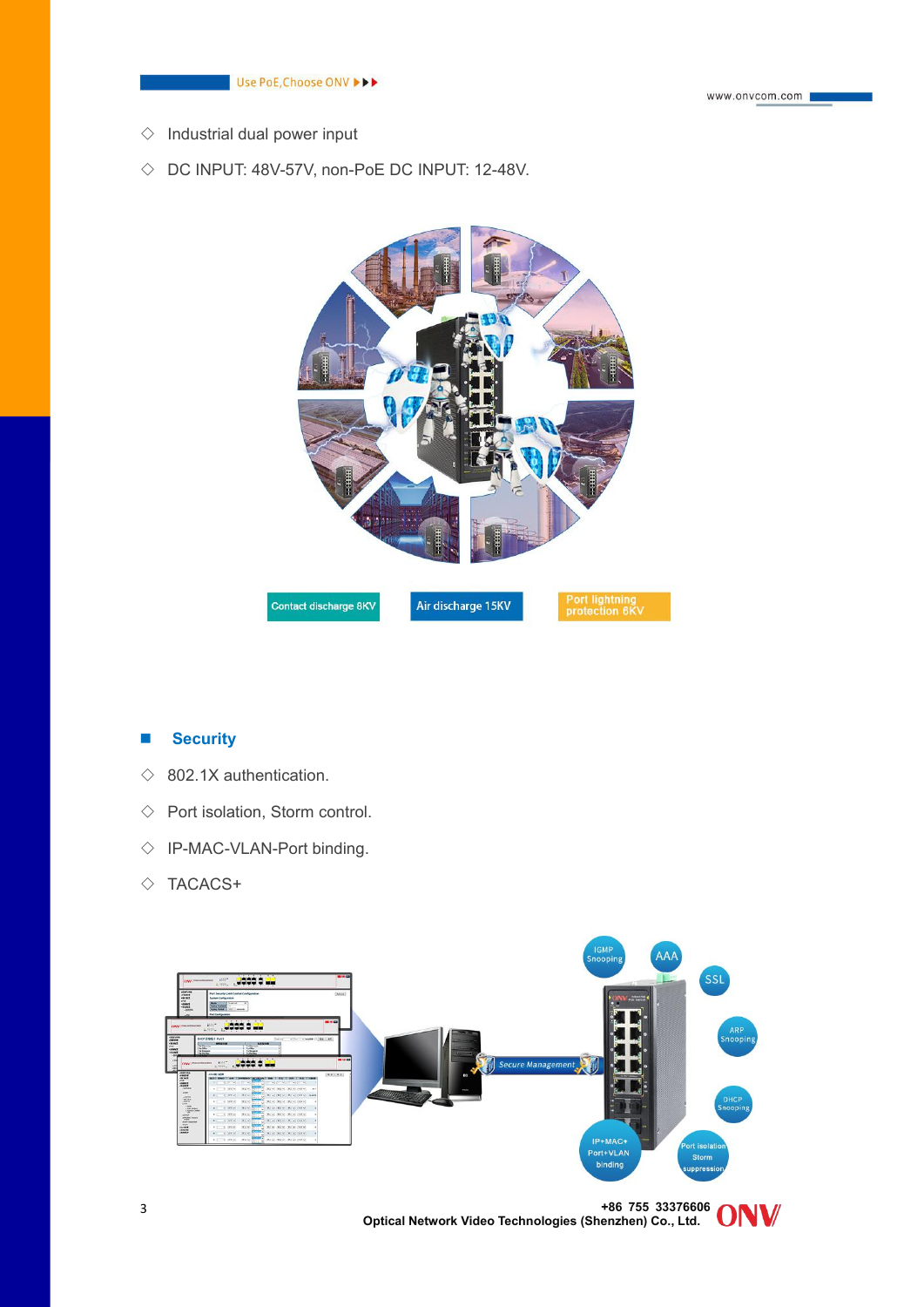#### **Intelligent PoE power supply**

- $\Diamond$  8\*10/100/1000Base-T RJ45 ports, meeting the needs of security monitoring, teleconferencing system, wireless coverage, and other scenarios.
- $\Diamond$  IEEE 802.3af/at PoE standard, without damaging non-PoE devices.
- $\Diamond$  Priority system for PoE port, it will supply power to the high priority level port first when the power budget is insufficient and avoid overwork of the device.
- $\diamond$  PoE network management, realize PoE port power allocation, priority setting, port power status viewing, time scheduling, etc.



#### **PoE network management and fast Ring function**

- $\Diamond$  IEEE802.1Q VLAN, flexible VLAN division and QinQ configuration.
- $\Diamond$  QoS, Priority mode based on 802.1P, Port & DSCP, queue scheduling algorithm including EQU, SP, WRR & SP+WRR.
- $\Diamond$  ALC, filter data packet through configuring matching rules, processing operation & time permission, and provide flexible and safe access control.
- $\Diamond$  IGMP V1/V2 and IGMP Snooping.
- ◇ ERPS/STP/RSTP/MSTP.
- $\diamond$  Static and dynamic aggregation.
- 

**+86 755 33376606 Optical Network Video Technologies (Shenzhen) Co., Ltd.** <sup>4</sup>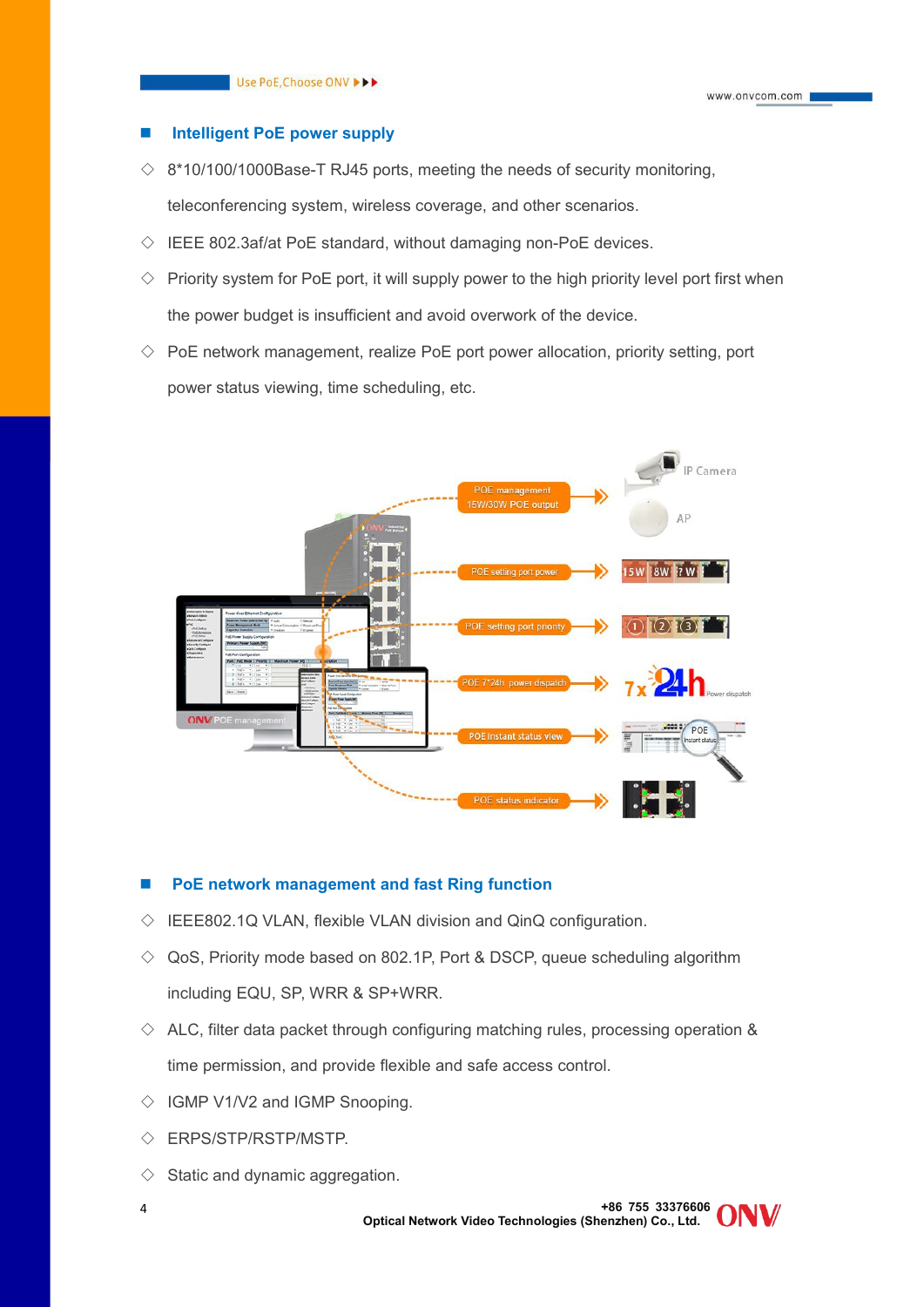

#### **Stable and reliable**

- $\diamond$  Low power consumption, fan-less design, aluminum shell.
- ◇ CE, FCC, RoHS.
- $\Diamond$  The user-friendly panel, it can show the device status through the LED indicator of PWR, SYS, Link, PoE.

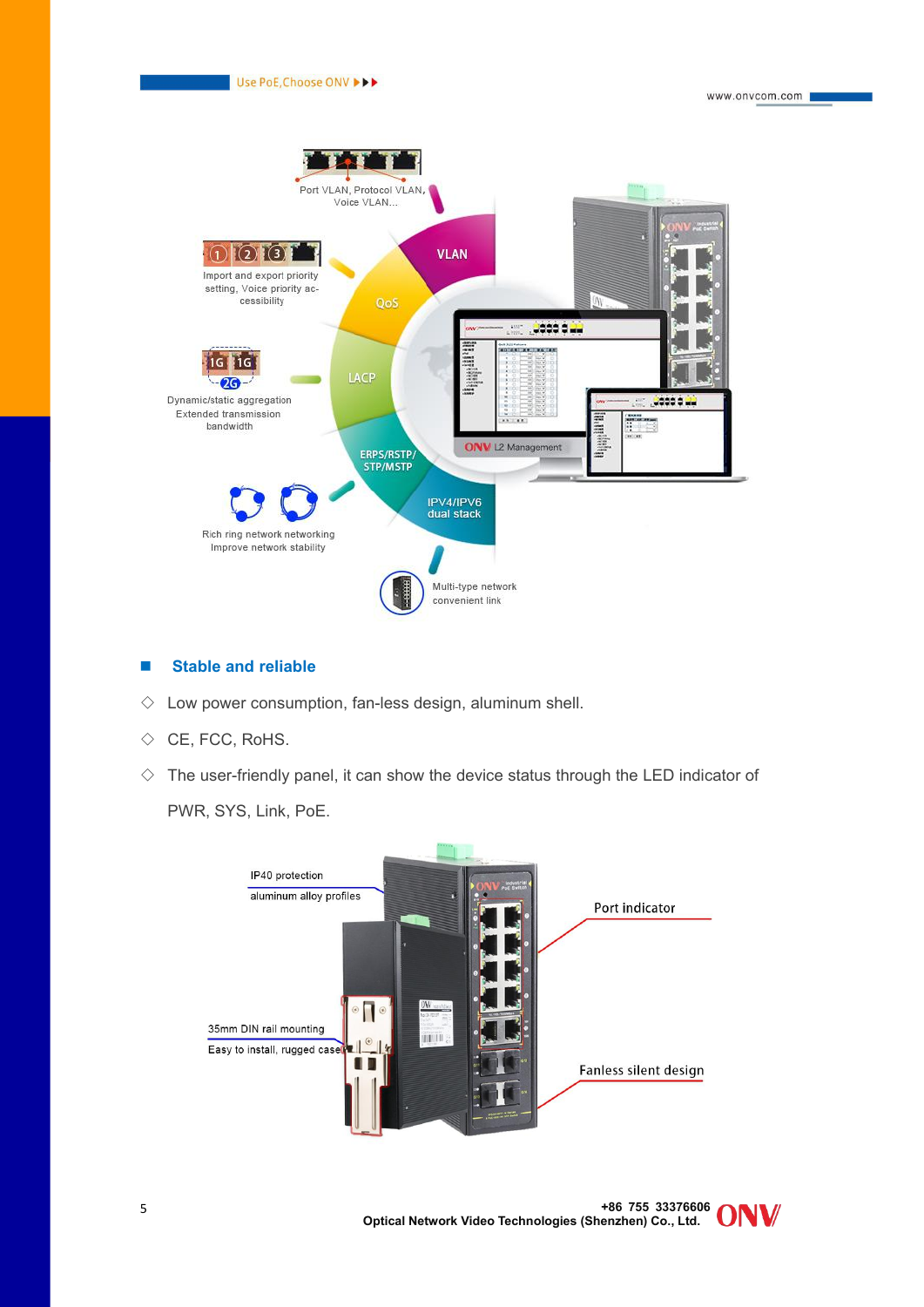#### **One-stop remote control and management**

- $\Diamond$  Web management, CLI command line (Console, Telnet), SNMP (V1/V2/V3).
- ◇ HTTPS, SSLV3, and SSHV1/V2.
- $\diamond$  RMON, system log, LLDP, and port traffic statistics.
- $\Diamond$  CPU monitoring, memory monitoring, Ping test, and cable diagnose.



### **TECHNICAL SPECIFICATION**

| <b>Model</b>                     | ONV-IPS33148PFM                                                          | ONV-IPS33148PFM-at |
|----------------------------------|--------------------------------------------------------------------------|--------------------|
| <b>Interface Characteristics</b> |                                                                          |                    |
|                                  | 8*10/100/1000Base-T PoE ports (Data/Power)                               |                    |
|                                  | 2*10/100/1000Base-T uplink RJ45 ports (Data)                             |                    |
|                                  | 4*100/1000Base-X uplink SFP slot ports (Data)                            |                    |
| Fixed Port                       | 1 * RS232 console port (115200, N,8,1)                                   |                    |
|                                  | 2 set of V <sup>+</sup> , V- redundant DC power interface (6 Pin Phoenix |                    |
|                                  | terminal)                                                                |                    |
|                                  | Power-off alarm switch (FAULT)                                           |                    |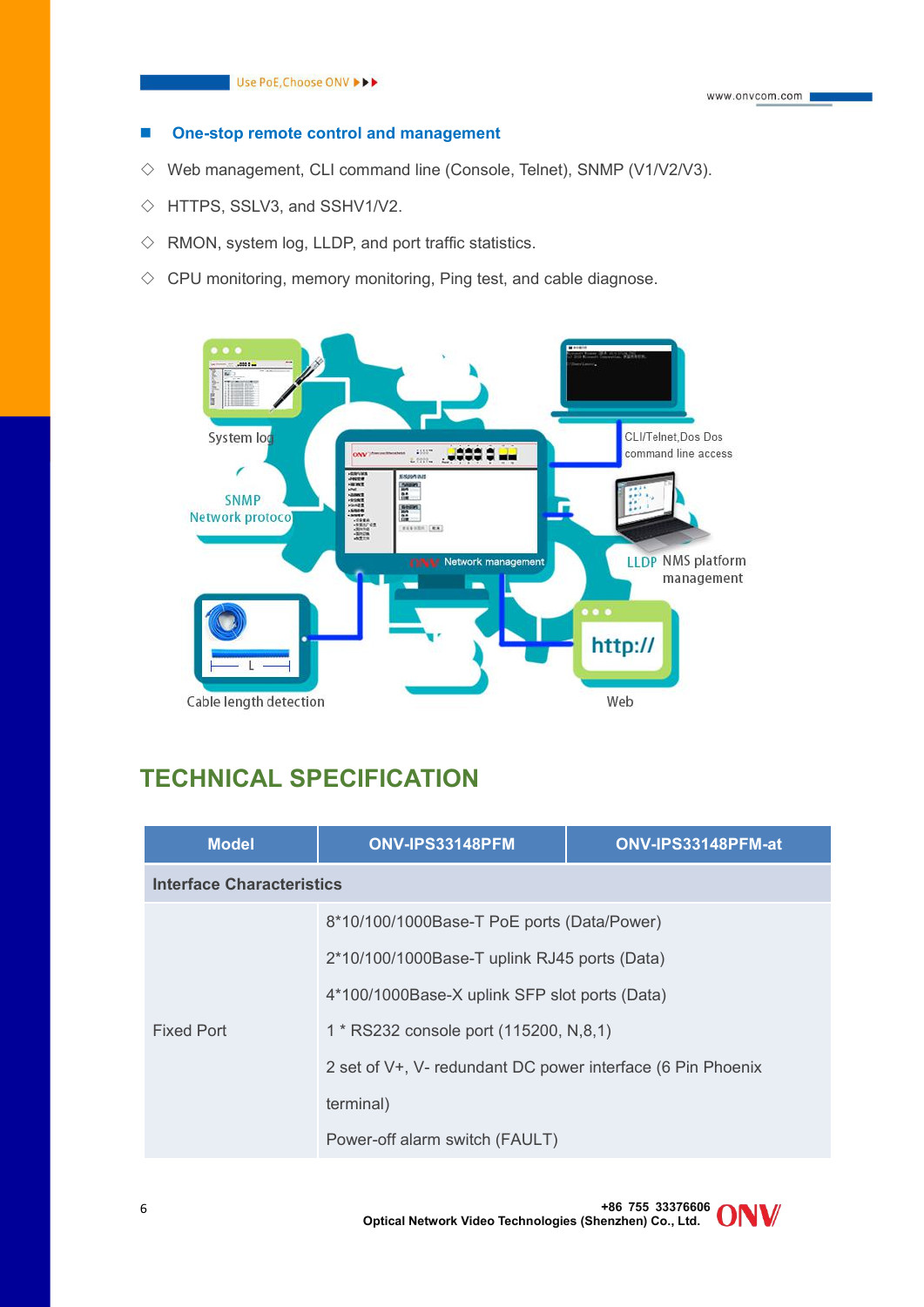| <b>Ethernet Port</b>          | 10/100/1000Base-T, Auto-sensing, Full/half duplex MDI/MDI-X           |                              |  |
|-------------------------------|-----------------------------------------------------------------------|------------------------------|--|
|                               | self-adaption                                                         |                              |  |
|                               | Gigabit SFP optical fiber interface, default matching optical modules |                              |  |
| <b>SFP Slot Port</b>          | (optional order single-mode / multi-mode, single fiber / dual fiber   |                              |  |
|                               | optical module. LC)                                                   |                              |  |
| <b>Chip Parameter</b>         |                                                                       |                              |  |
| <b>Network</b>                |                                                                       |                              |  |
| Management Type               | $L2+$                                                                 |                              |  |
|                               | IEEE802.3 10BASE-T; IEEE802.3i 10Base-T;                              |                              |  |
|                               | IEEE802.3u 100Base-TX/FX;                                             |                              |  |
| <b>Network Protocol</b>       | IEEE802.3ab 1000Base-TX                                               |                              |  |
|                               | IEEE802.3z 1000Base-X                                                 |                              |  |
|                               | <b>IEEE802.3x</b>                                                     |                              |  |
| <b>Forwarding Mode</b>        | Store and Forward (Full Wire Speed)                                   |                              |  |
| <b>Switching Capacity</b>     | 256Gbps                                                               |                              |  |
| Forwarding                    | 20.83Mpps                                                             |                              |  |
| Rate@64byte                   |                                                                       |                              |  |
| <b>MAC</b>                    | 8K                                                                    |                              |  |
| <b>Buffer Memory</b>          | 6M                                                                    |                              |  |
| Jumbo Frame                   | 9.6K                                                                  |                              |  |
| <b>PoE &amp; Power Supply</b> |                                                                       |                              |  |
| PoE Port                      | Port 1 to port 8                                                      |                              |  |
| Power Supply Pin              | Default: 1/2 (+), 3/6 (-)                                             |                              |  |
| Max Power Per Port            | 30W; IEEE802.3af/at                                                   |                              |  |
| Total PWR / Input             |                                                                       |                              |  |
| Voltage                       | 120W (48VDC)                                                          | 240W (48VDC)                 |  |
| <b>Power Consumption</b>      | Standby:<10W;Full load:<120W                                          | Standby:<12W;Full load:<240W |  |
| <b>Working Voltage</b>        | 48-57VDC; 6 Pin industrial Phoenix terminal, support anti-reverse     |                              |  |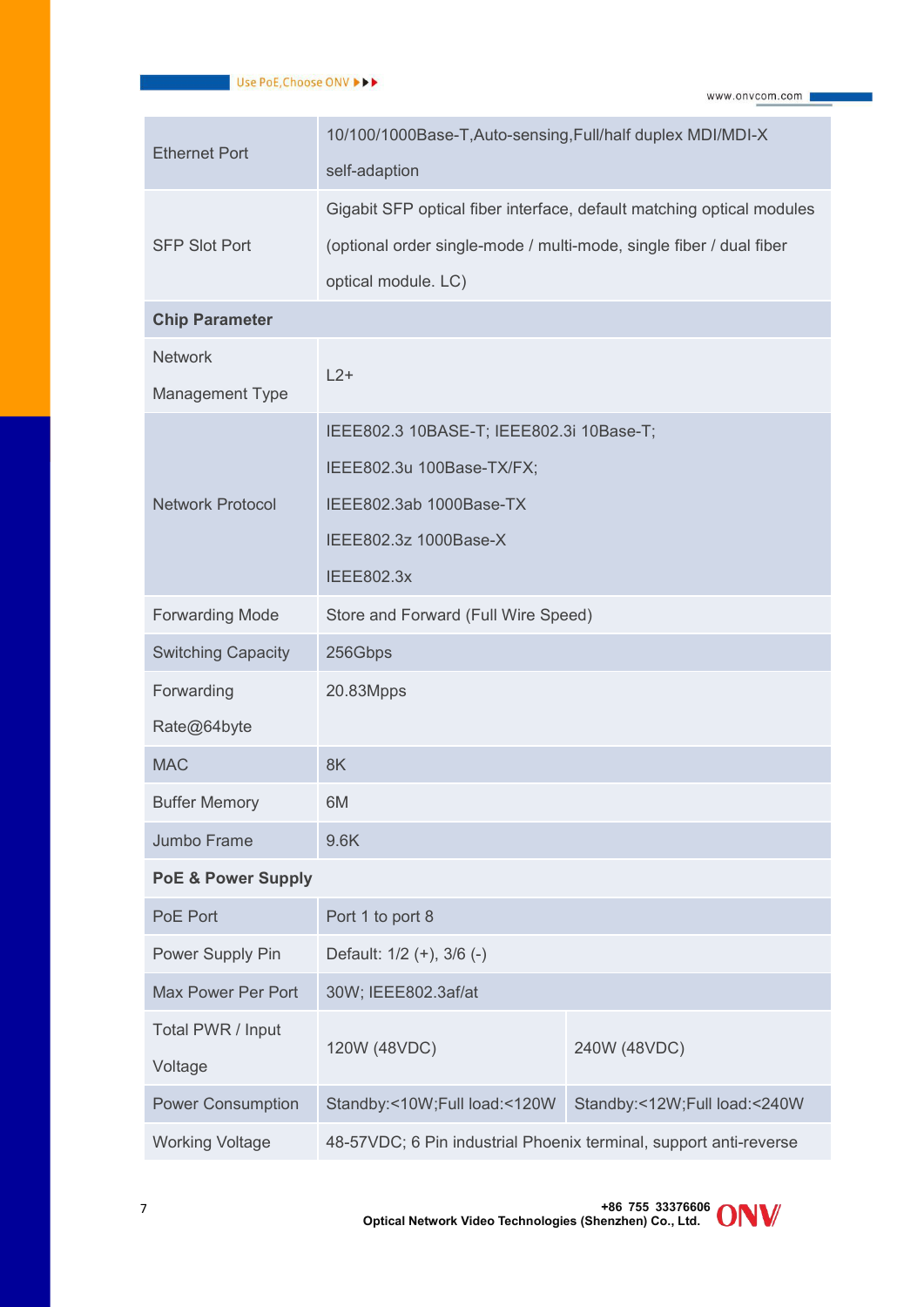|                                     | protection.                                                 |
|-------------------------------------|-------------------------------------------------------------|
| <b>Power Supply</b>                 | No, optional 48V/120W or 48V/240W industrial power supply   |
|                                     | Power/System: SYS (green); Network: Link (yellow); SFP: L/F |
| <b>LED</b> Indicator                | (green);                                                    |
|                                     | PoE: PoE (green); Speed: 100/1000 (green)                   |
| <b>Physical Parameter</b>           |                                                             |
| <b>Twisted Pair</b>                 | 10BASE-T: Cat3,4,5 UTP (≤100 meter)                         |
| Transmission                        | 100BASE-TX: Cat5 or later UTP (≤100 meter)                  |
|                                     | 1000BASE-T: Cat5e or later UTP (≤100 meter)                 |
| <b>Optical Cable</b>                | Multi-mode: 850nm 0 ~ 550M, single mode: 1310nm 0 ~ 40KM,   |
|                                     | 1550nm $0 \sim 120$ KM.                                     |
| <b>Reset Switch</b>                 | Yes, One-button factory reset                               |
| Operation TEMP /                    | -40~+80°C;5%~95% RH Non condensing                          |
| Humidity                            |                                                             |
| Storage TEMP /                      | -40~+85°C;5%~95% RH Non condensing                          |
| Humidity                            |                                                             |
| Dimension (L*W*H)                   | 165*148*54mm                                                |
| Net /Gross Weight                   | $<$ 1.1kg / $<$ 1.5kg                                       |
| Installation                        | Desktop, DIN rail                                           |
| <b>Certification &amp; Warranty</b> |                                                             |

|                        | Lightning protection: 6KV 8/20us; Protection level: IP40       |  |
|------------------------|----------------------------------------------------------------|--|
|                        | IEC61000-4-2(ESD): ±8kV contact discharge, ±15kV air discharge |  |
|                        | IEC61000-4-3(RS):10V/m(80~1000MHz)                             |  |
|                        | IEC61000-4-4(EFT): power cable: ±4kV; data cable:±2kV          |  |
| Lightning protection / | IEC61000-4-5(Surge): power cable:CM±4kV/DM±2kV; data cable:    |  |
| protection level       | ±4kV                                                           |  |
|                        | IEC61000-4-6(radio frequency transmission):10V(150kHz~80MHz)   |  |
|                        | IEC61000-4-8(power frequency magnetic field):100A/m;1000A/m,1s |  |
|                        | to 3s                                                          |  |

**+86 755 33376606 Optical Network Video Technologies (Shenzhen) Co., Ltd.** <sup>8</sup>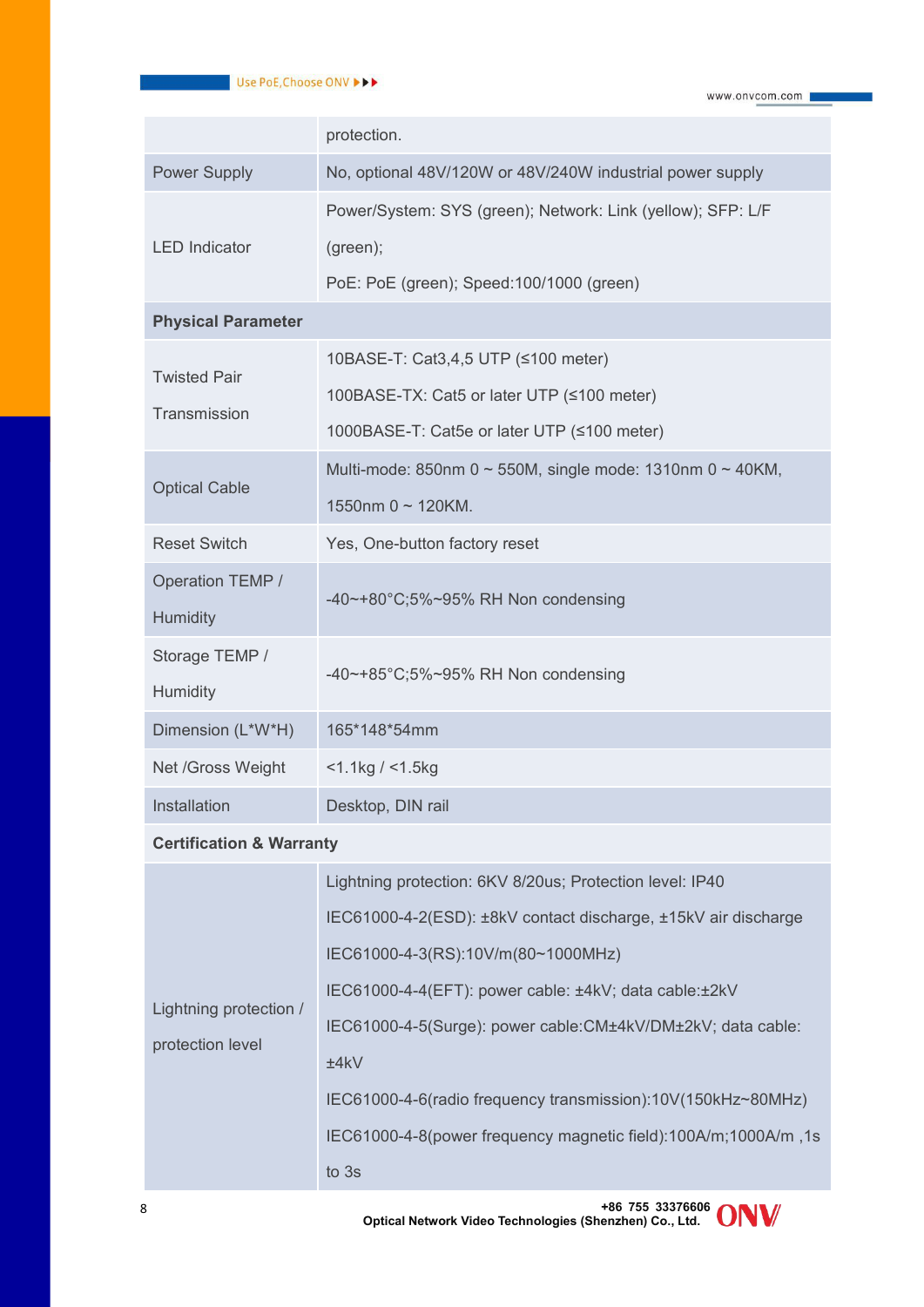|                                    | IEC61000-4-9(pulsed magnet field):1000A/m                   |
|------------------------------------|-------------------------------------------------------------|
|                                    | IEC61000-4-10(damped oscillation):30A/m 1MHz                |
|                                    | IEC61000-4-12/18(shockwave): CM 2.5kV, DM 1kV               |
|                                    | IEC61000-4-16(common-mode transmission):30V; 300V,1s        |
|                                    | FCC Part 15/CISPR22(EN55022): Class A                       |
|                                    | IEC61000-6-2(Common Industrial Standard)                    |
| Mechanical                         | IEC60068-2-6 (anti vibration)                               |
|                                    | IEC60068-2-27 (anti shock)                                  |
| Properties                         | IEC60068-2-32 (free fall)                                   |
|                                    | CCC; CE mark, commercial; CE/LVD EN60950; FCC Part 15 Class |
| Certification                      | B; RoHS;                                                    |
| Warranty                           | 5 years, lifelong maintenance.                              |
| <b>Network Management Features</b> |                                                             |
|                                    | IEEE802.3X (Full-duplex)                                    |
|                                    | Port temperature protection setting                         |
|                                    | Port green Ethernet Energy-saving setting                   |
| Interface                          | Broadcast storm control based on port speed                 |
|                                    | The speed limit of the message flow in the access port.     |
|                                    | The minimum particle size is 64Kbps.                        |
|                                    | L2+ network management, IPV4/IPV6 management                |
| Layer 3 Features                   | L3 soft routing forwarding,                                 |
|                                    | Static route, Default route @ 128 pcs, APR @ 1024 pcs       |
|                                    | 4K VLAN based on port, IEEE802.1q                           |
|                                    | VLAN based on the protocol                                  |
| <b>VLAN</b>                        | VLAN based on MAC                                           |
|                                    | Voice VLAN, QinQ configuration                              |
|                                    | Port configuration of Access, Trunk, Hybrid                 |
| Port Aggregation                   | IEEE 802.3ad, LACP, Static aggregation                      |
|                                    | Max 7 aggregation groups and 8 ports per group.             |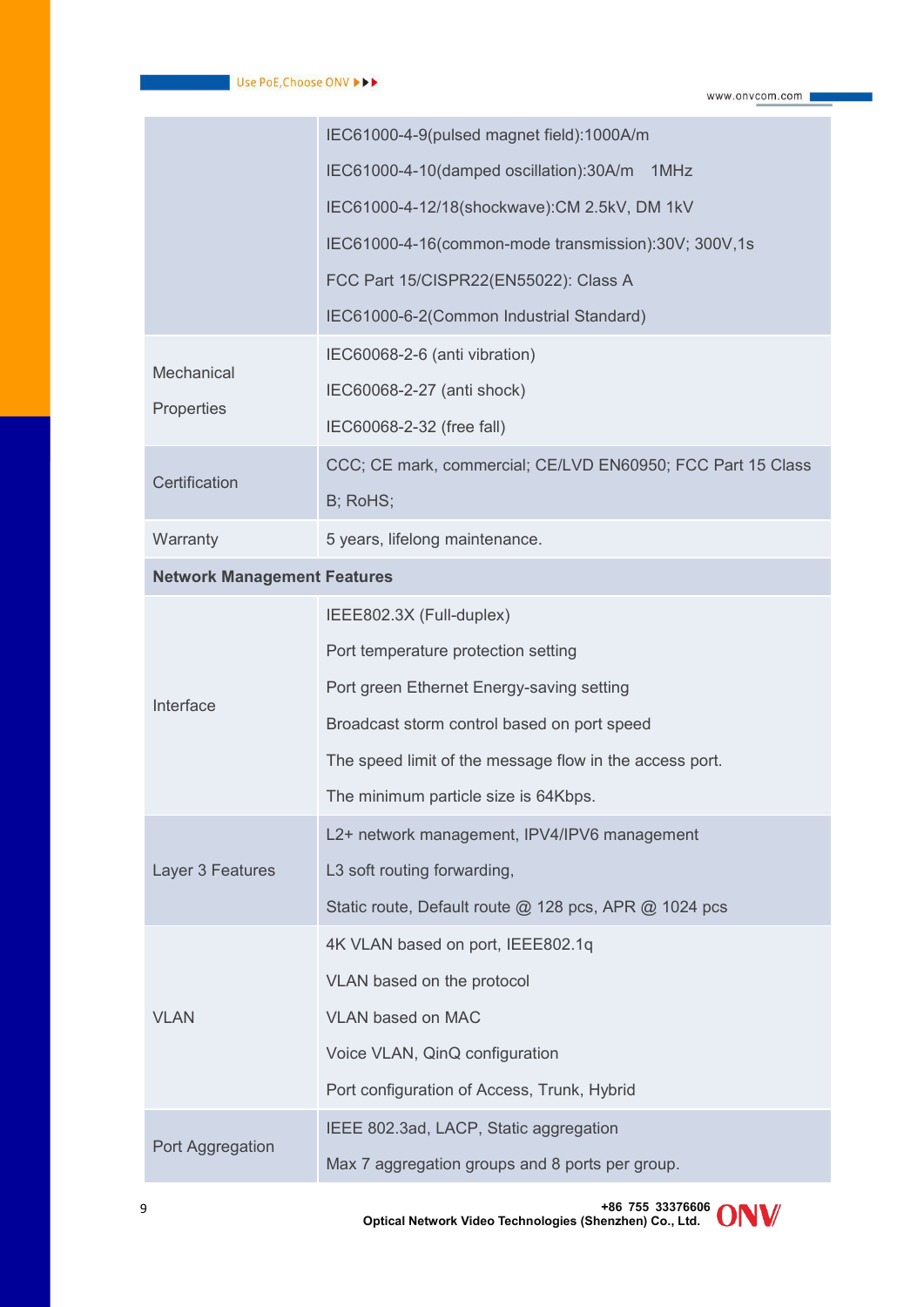#### Use PoE, Choose ONV PP

www.onvcom.com

| <b>Spanning Tree</b>    | STP (IEEE802.1d), RSTP (IEEE802.1w), MSTP (IEEE802.1s)              |
|-------------------------|---------------------------------------------------------------------|
| <b>Industrial Ring</b>  | G.8032 (ERPS), Recovery time less than 20ms                         |
| <b>Network Protocol</b> | 250 Ring at most, Max 1024 devices per ring.                        |
|                         | MLD Snooping v1/v2, Multicast VLAN                                  |
| Multicast               | IGMP Snooping v1/v2, Max 1024 multicast groups, Fast log out        |
| <b>Port Mirroring</b>   | Bidirectional data mirroring based on port                          |
|                         | Flow-based Rate Limiting                                            |
|                         | Flow-based Packet Filtering                                         |
|                         | 8*Output queues of each port                                        |
| QoS                     | 802.1p/DSCP priority mapping                                        |
|                         | ToS, Diff-Serv QoS, Priority Mark/Remark                            |
|                         | Queue Scheduling Algorithm (SP, WRR, SP+WRR)                        |
|                         | Port-based Issuing ACL, ACL based on port and VLAN                  |
|                         | L2 to L4 packet filtering, matching first 80 bytes message. Provide |
| <b>ACL</b>              | ACL based on MAC, Destination MAC address, IP Source,               |
|                         | Destination IP, IP Protocol Type, TCP/UDP Port, TCP/UDP Port        |
|                         | Range, and VLAN, etc.                                               |
|                         | IP-MAC-VLAN-Port binding                                            |
|                         | ARP inspection, Anti-DoS attack                                     |
|                         | AAA & RADIUS, MAC learning limit                                    |
| Security                | Mac black holes, IP source protection                               |
|                         | IEEE802.1X & MAC address authentication                             |
|                         | Broadcast storm control, Backup for host datum                      |
|                         | SSH 2.0, SSL, Port isolation, ARP message speed limit               |
|                         | User hierarchical management and password protection                |
| <b>DHCP</b>             | DHCP Client, DHCP Snooping, DHCP Server, DHCP Relay                 |
|                         | One-key recovery                                                    |
| Management              | Cable Diagnose, LLDP                                                |
|                         | Web Management (HTTPS)                                              |
|                         |                                                                     |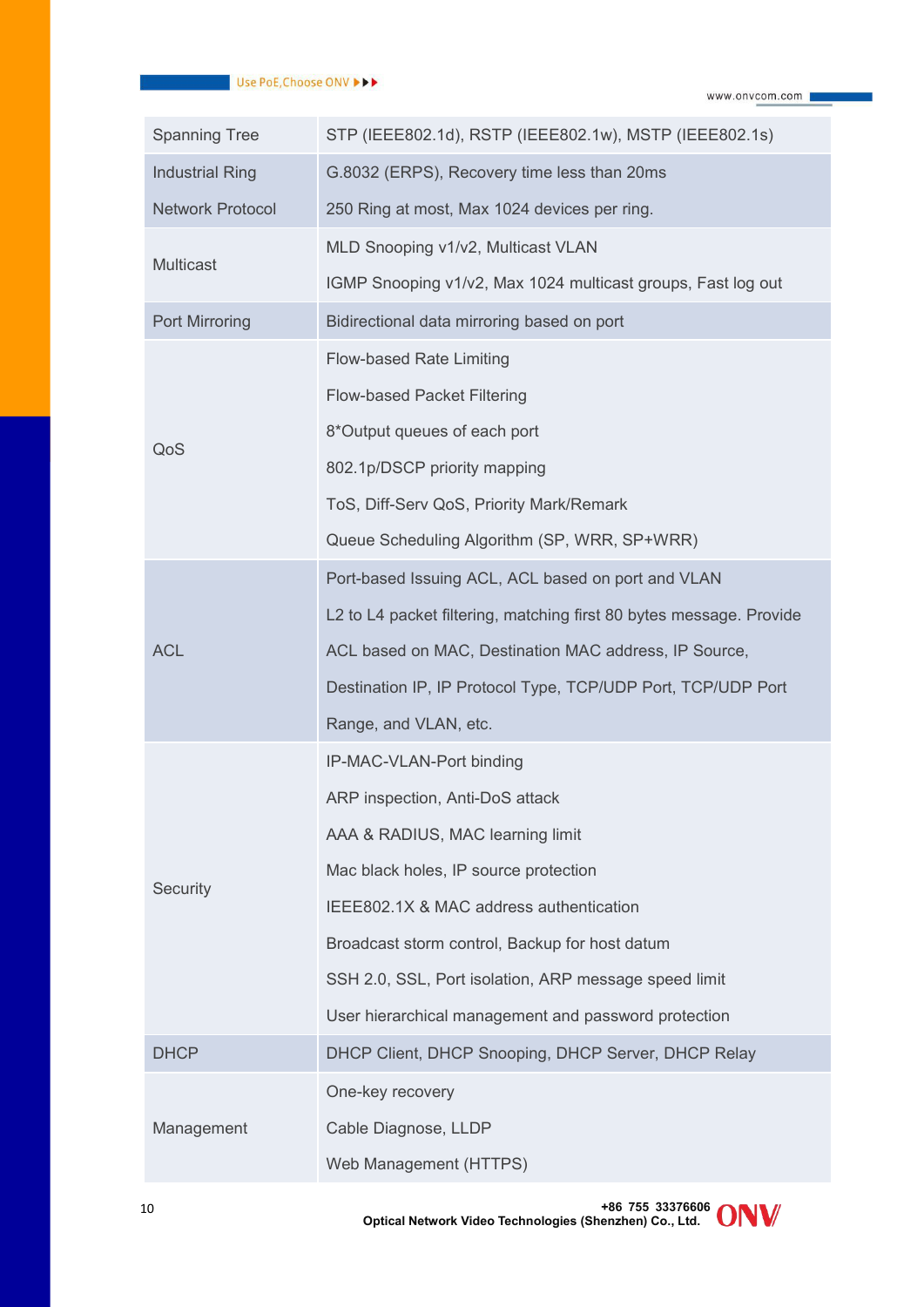|        | NTP, System work log, ICMP, Ping Test                             |
|--------|-------------------------------------------------------------------|
|        | CPU instant utilization status view                               |
|        | Console/AUX Modem/Telnet/SSH2.0 CLI                               |
|        | Download & Management on FTP, TFTP, Xmodem, SFTP, SNMP            |
|        | V1/V2C/V3                                                         |
|        | ONV NMS - smart network management system platform                |
|        | (LLDP+SNMP)                                                       |
|        | Category 5 Ethernet network cable                                 |
|        | Web browser: Mozilla Firefox 2.5 or higher, Google browser chrome |
| System | V42 or higher, Microsoft Internet Explorer10 or later;            |
|        | TCP/IP, network adapter, and network operating system (such as    |
|        | Microsoft Windows, Linux, or Mac OS X) installed on each computer |
|        | in a network                                                      |

### **DIMENSION**



**+86 755 33376606 Optical Network Video Technologies (Shenzhen) Co., Ltd.** <sup>11</sup>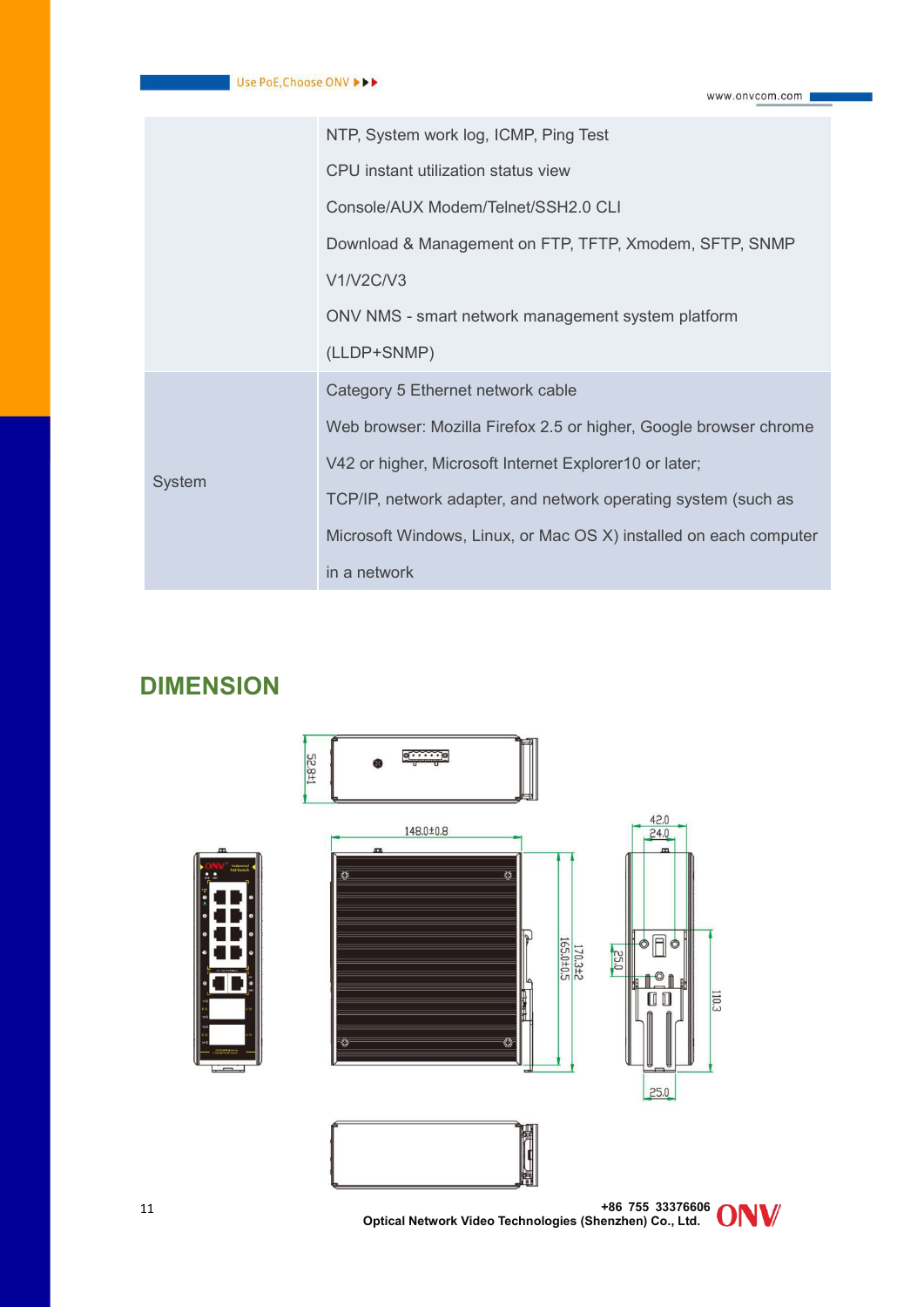

### **APPLICATION**



# **ORDERING INFORMATION**

| <b>Model</b>                                                                       |                                                  | <b>Recommended</b>  |  |
|------------------------------------------------------------------------------------|--------------------------------------------------|---------------------|--|
|                                                                                    | <b>Description</b>                               | <b>Power Supply</b> |  |
|                                                                                    | L2+ managed industrial PoE fiber switch with     | 120W                |  |
| ONV-IPS33148PFM                                                                    | 10*10/100/1000M RJ45 ports and 4*100/1000M       |                     |  |
|                                                                                    | uplink SFP slot ports, Port 1-8 can support      | 240W                |  |
| ONV-IPS33148PFM-at                                                                 | IEEE802.3af/at PoE. Support DC dual power supply |                     |  |
|                                                                                    | input and DIN rail mounting.                     |                     |  |
| Nata Isduabid DeF autrick deer set seetsk flee OFD estied seedule as discussed and |                                                  |                     |  |

**Note:** Industrial PoE switch does not match the SFP optical module and power supply.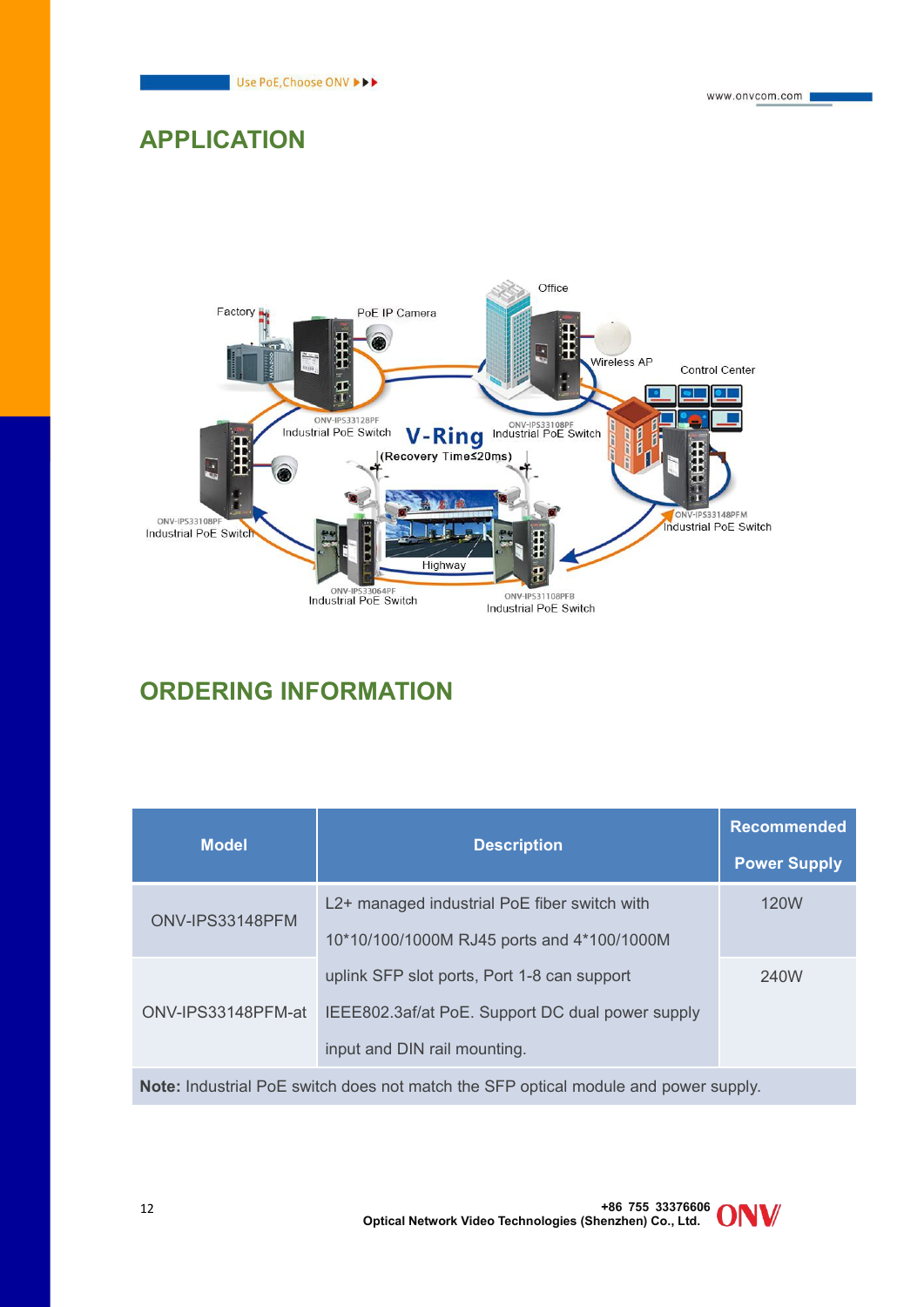# **PACKING LIST**

|                     | <b>CONTENT</b>                                     | <b>QTY</b> | <b>UNIT</b> |
|---------------------|----------------------------------------------------|------------|-------------|
| <b>PACKING LIST</b> | 14-port full gigabit managed industrial PoE switch |            | <b>SET</b>  |
|                     | RJ45-DB9 Line                                      |            | <b>PC</b>   |
|                     | <b>User Guide</b>                                  |            | <b>PC</b>   |
|                     | <b>Warranty Card</b>                               |            | <b>PC</b>   |

## **OPTICAL MODULE INFORMATION**

| <b>Product</b>             | <b>Model</b>      | <b>Description</b>                                                                                                                                                          |    |
|----------------------------|-------------------|-----------------------------------------------------------------------------------------------------------------------------------------------------------------------------|----|
|                            | <b>ONV-2630</b>   | SFP optical module, 1.25G, multi mode dual fiber 850nm,<br>transmission distance: 550m, LC interface, support DDM<br>function, support hot plug and pull.                   | PC |
|                            | <b>ONV-2632</b>   | SFP optical module, 1.25G, single-mode dual fiber<br>1310nm, transmission distance: 20km, LC interface,<br>support DDM function, support hot plug and pull.                 | PC |
| 1.25G<br>Optical<br>Module | <b>ONV-2612-T</b> | SFP optical module, 1.25G, single-mode single fiber<br>TX1310nm/RX1550nm, transmission distance: 20km, LC<br>interface, support DDM function, support hot plug and<br>pull. | PC |
|                            | <b>ONV-2613-R</b> | SFP optical module, 1.25G, single-mode single fiber<br>TX1550nm/RX1310nm, transmission distance: 20km, LC<br>interface, support DDM function, support hot plug and<br>pull. | PC |
|                            | 2612-T-G          | Industrial SFP optical module, 1.25G, single-mode single<br>fiber TX1310nm/RX1550nm, transmission distance:                                                                 | PC |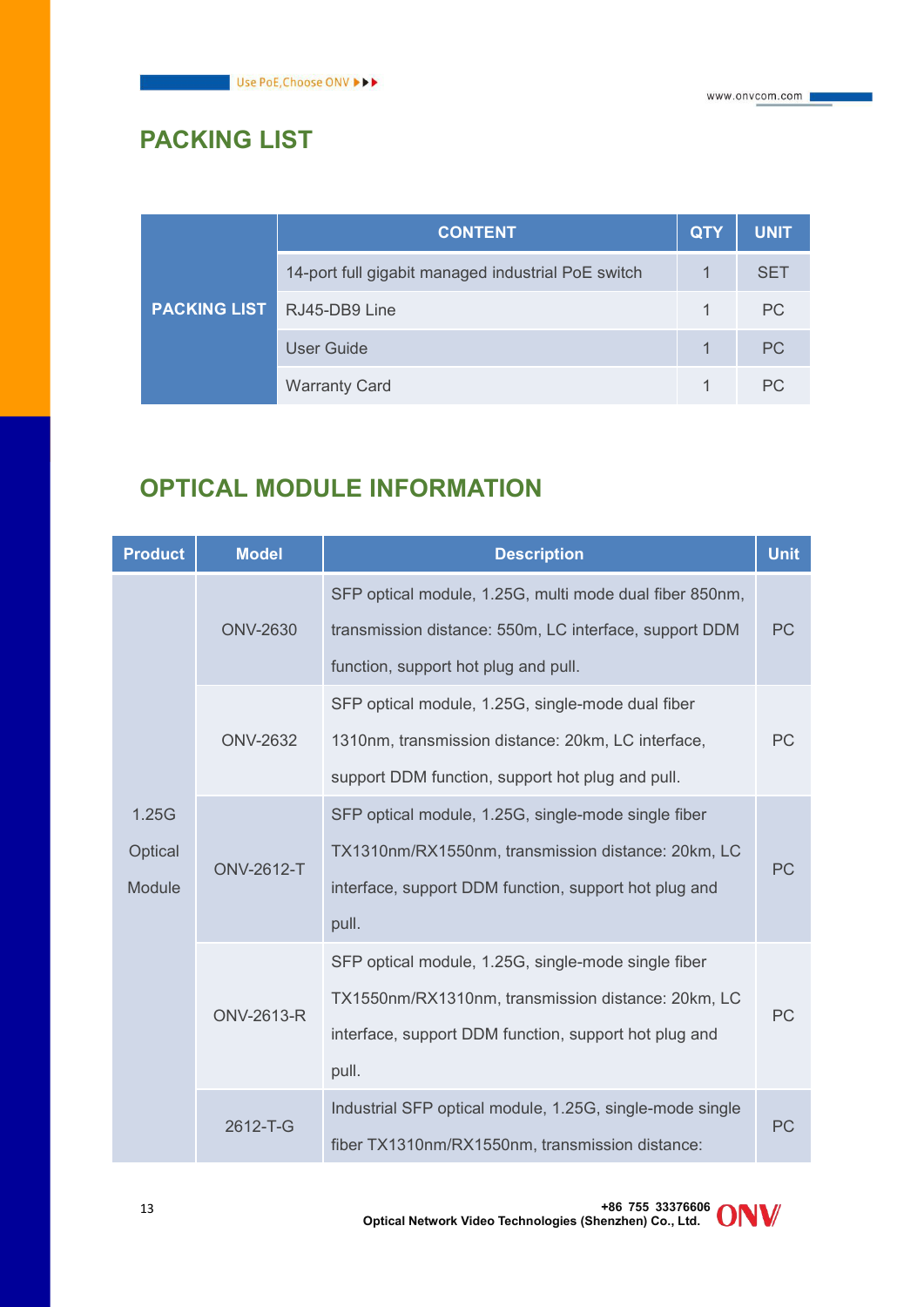|               |                                     | 20km, LC interface, support DDM function, support hot    |           |
|---------------|-------------------------------------|----------------------------------------------------------|-----------|
|               |                                     | plug and pull.                                           |           |
|               |                                     | Industrial SFP optical module, 1.25G, single-mode single |           |
|               | 2613-R-G                            | fiber TX1550nm/RX1310nm, transmission distance:          | <b>PC</b> |
|               |                                     | 20km, LC interface, support DDM function, support hot    |           |
|               |                                     | plug and pull.                                           |           |
|               |                                     | SFP optical module, 1.25G, single-mode single fiber      |           |
|               | <b>ONV-2612-T-S</b><br>$\mathsf{C}$ | TX1310nm/RX1550nm, transmission distance: 20km, SC       | <b>PC</b> |
|               |                                     | interface, support DDM function, support hot plug and    |           |
|               |                                     | pull.                                                    |           |
|               |                                     | SFP optical module, 1.25G, single-mode single fiber      |           |
|               | ONV-2613-R-S                        | TX1550nm/RX1310nm, transmission distance: 20km, SC       | PC        |
|               | $\mathsf{C}$                        | interface, support DDM function, support hot plug and    |           |
|               |                                     | pull.                                                    |           |
| Power         | <b>ONV-2633</b>                     | 1.25G SFP optical module transfers to 10/100/1000M       | PC        |
| <b>Module</b> |                                     | RJ45 port.                                               |           |

# **POWER SUPPLY SELECTION TABLE**

| <b>Product</b>                                     | <b>Model</b>     | <b>Description</b>                                                                                                                                                   | <b>Un</b> |
|----------------------------------------------------|------------------|----------------------------------------------------------------------------------------------------------------------------------------------------------------------|-----------|
|                                                    |                  |                                                                                                                                                                      | <b>it</b> |
| 120W DIN Rail<br>Industrial<br><b>Power Supply</b> | GWS-DP120-4<br>8 | Din Rail type 120W single set of output power supply;<br>Input Voltage: AC 100V~240V 50-60Hz, 1.5A<br>Output Voltage: DC 48V 2.5A<br>Operation Temperature:-40℃—+70℃ | <b>PC</b> |
| 240W DIN Rail<br>Industrial<br><b>Power Supply</b> | GWS-DP240-4<br>8 | Din Rail type 240W single set of output power supply<br>Input Voltage: AC 100V~240V 50-60Hz, 3A<br>Output Voltage: DC 48V 5A<br>Operation Temperature:-40℃—+70℃      | <b>PC</b> |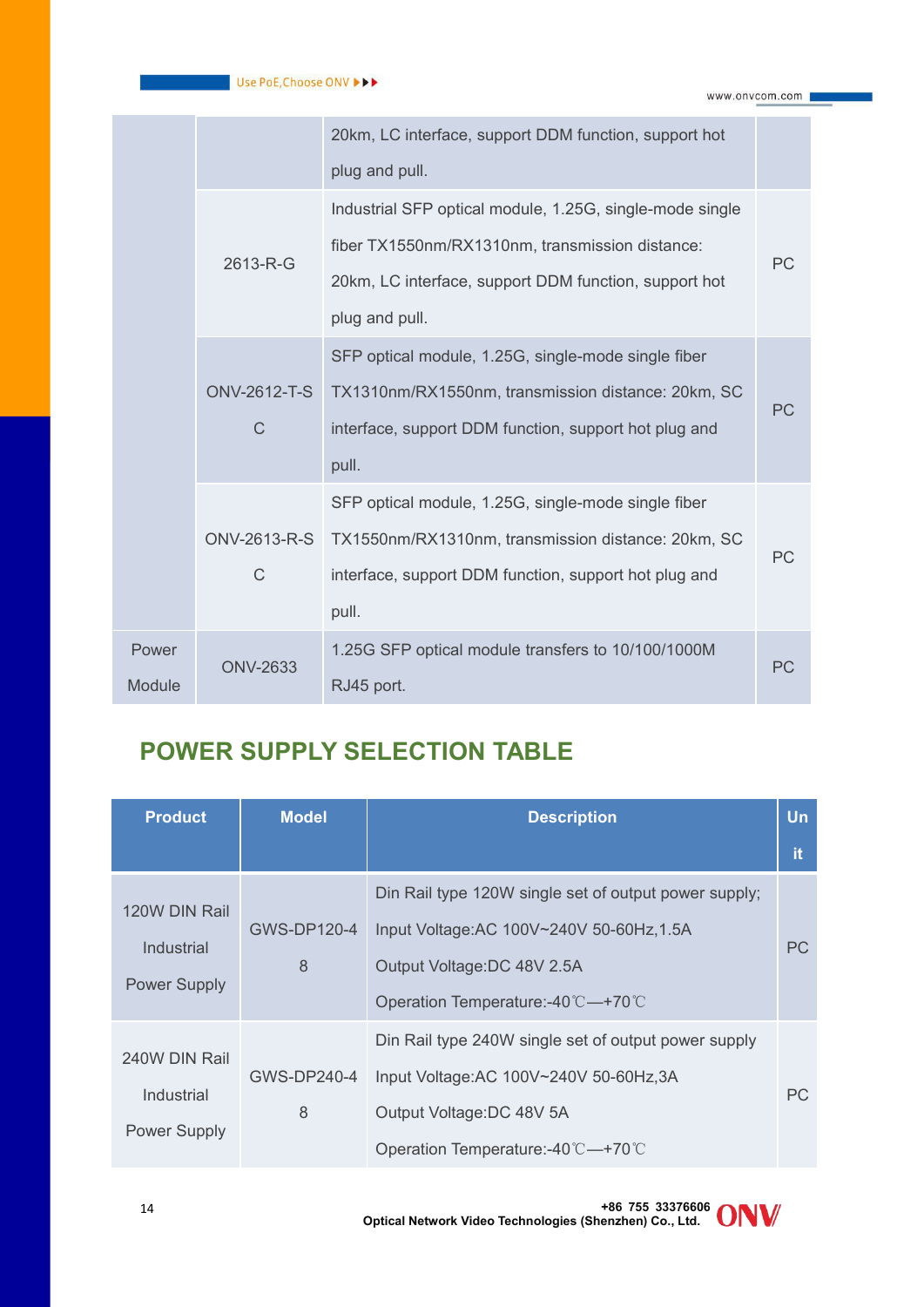# **RELATED PRODUCT**

| <b>Model</b>    | <b>Description</b>                                               |
|-----------------|------------------------------------------------------------------|
| ONV-IPS33064PFM | L2+ managed industrial PoE fiber switch with 4*10/100/1000M RJ45 |
|                 | ports and 2*100/1000M SFP slot ports. Port 1-4 can support       |
|                 | IEEE802.3af/at PoE. Support DC dual power supply input and DIN   |
|                 | rail mounting.                                                   |
| ONV-IPS33084PFM | L2+ managed industrial PoE fiber switch with 4*10/100/1000M RJ45 |
|                 | ports and 4*100/1000M SFP slot ports. Port 1-4 can support       |
|                 | IEEE802.3af/at PoE. Support DC dual power supply input and DIN   |
|                 | rail mounting.                                                   |
| ONV-IPS33108PFM | L2+ managed industrial PoE fiber switch with 8*10/100/1000M RJ45 |
|                 | ports and 2*100/1000M SFP slot ports. Port 1-8 can support       |
|                 | IEEE802.3af/at PoE. Support DC dual power supply input and DIN   |
|                 | rail mounting.                                                   |
| ONV-IPS33168PFM | L2+ managed industrial PoE fiber switch with 8*10/100/1000M RJ45 |
|                 | ports and 8*100/1000M SFP slot ports. Port 1-8 can support       |
|                 | IEEE802.3af/at PoE. Support DC dual power supply input and DIN   |
|                 | rail mounting.                                                   |